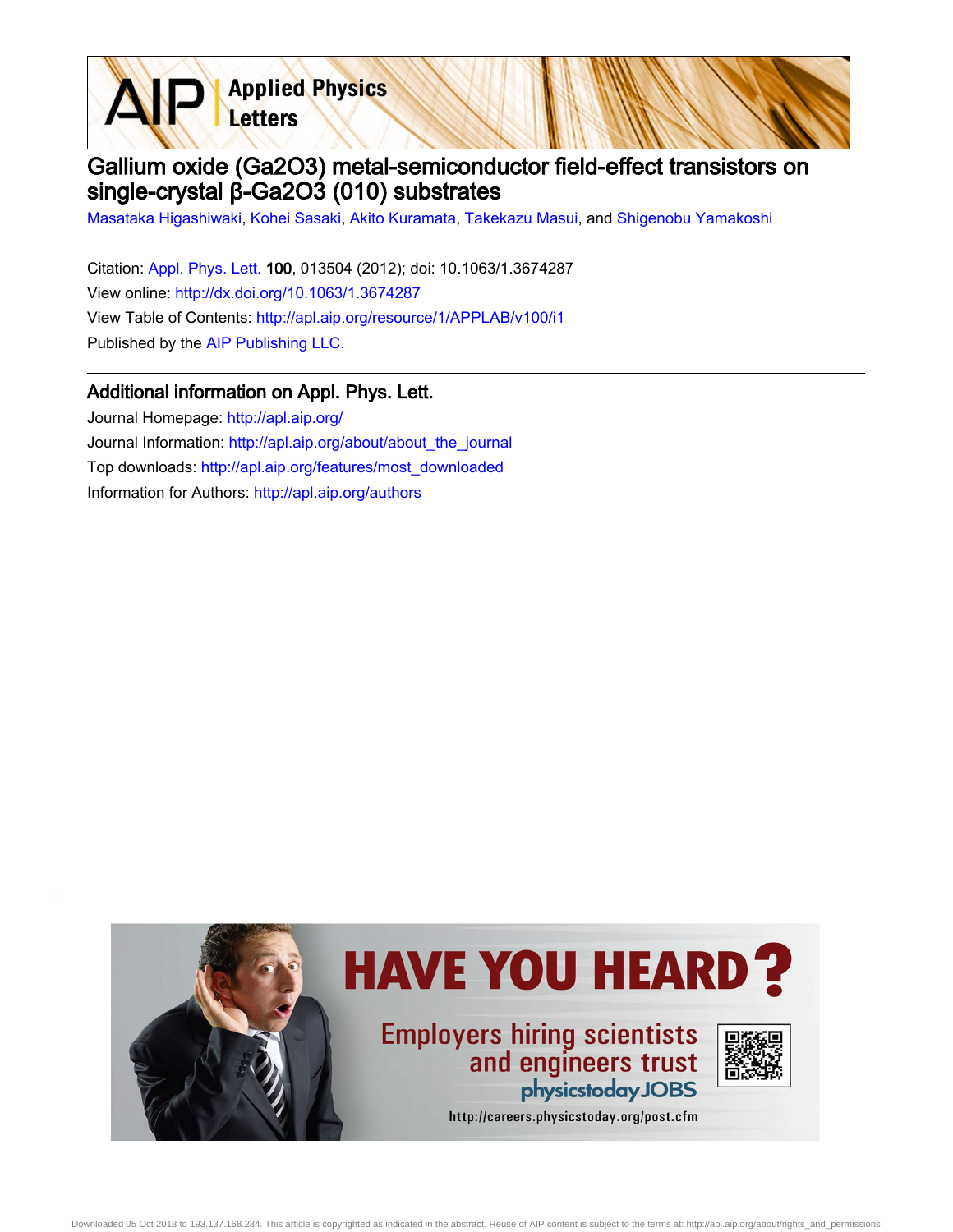## Gallium oxide  $(Ga<sub>2</sub>O<sub>3</sub>)$  metal-semiconductor field-effect transistors [on single-crystal](http://dx.doi.org/10.1063/1.3674287)  $\beta$ -Ga<sub>2</sub>O<sub>3</sub> [\(010\) substrates](http://dx.doi.org/10.1063/1.3674287)

Masataka Higashiwaki,<sup>1,2,a)</sup> Kohei Sasaki,<sup>3</sup> Akito Kuramata,<sup>3</sup> Takekazu Masui,<sup>4</sup> and Shigenobu Yamakoshi<sup>3</sup> <sup>1</sup>National Institute of Information and Communications Technology, 4–2–1 Nukui-kitamachi, Koganei, Tokyo 184–8795, Japan 2 PRESTO, Japan Science and Technology Agency (JST), 7 Gobancho, Chiyoda, Tokyo 102–0075, Japan

3 Tamura Co., Ltd., 2–3–1 Hirosedai, Sayama, Saitama 350–1328, Japan 4 Koha Co., Ltd., 2–6–8 Kouyama, Nerima, Tokyo 176–0022, Japan

(Received 17 November 2011; accepted 6 December 2011; published online 4 January 2012)

We report a demonstration of single-crystal gallium oxide  $(Ga_2O_3)$  metal-semiconductor field-effect transistors (MESFETs). A Sn-doped  $Ga_2O_3$  layer was grown on a semi-insulating  $\beta$ -Ga<sub>2</sub>O<sub>3</sub> (010) substrate by molecular-beam epitaxy. We fabricated a circular MESFET with a gate length of 4  $\mu$ m and a source–drain spacing of 20  $\mu$ m. The device showed an ideal transistor action represented by the drain current modulation due to the gate voltage  $(V_{GS})$  swing. A complete drain current pinch-off characteristic was also obtained for  $V_{GS} < -20$  V, and the three-terminal off-state breakdown voltage was over  $250$  V. A low drain leakage current of 3  $\mu$ A at the off-state led to a high on/off drain current ratio of about 10 000. These device characteristics obtained at the early stage indicate the great potential of  $Ga<sub>2</sub>O<sub>3</sub>$ -based electrical devices for future power device applications. © 2012 American Institute of Physics. [doi[:10.1063/1.3674287](http://dx.doi.org/10.1063/1.3674287)]

A compound semiconductor system based on the group III-oxides gallium oxide  $(Ga<sub>2</sub>O<sub>3</sub>)$ , aluminum oxide  $(Al<sub>2</sub>O<sub>3</sub>)$ , and indium oxide  $(In_2O_3)$  has great potential to pioneer new semiconductor device technologies. The bandgap of  $\beta$ - $Ga<sub>2</sub>O<sub>3</sub>$  is 4.8–4.9 eV, which corresponds to the second largest bandgap after that of diamond among semiconductors. Recently, there have been some attempts to develop optical devices,  $Ga_2O_3$  deep ultraviolet photo detectors<sup>[1,2](#page-3-0)</sup> and GaN-based blue light emitting diodes,<sup>[3](#page-3-0)</sup> using  $Ga_2O_3$  epitaxial layers and substrates mainly by making the best use of its transparency. A few studies on transistors have also been reported such as  $Ga<sub>2</sub>O<sub>3</sub> p$ -channel nanowire field-effect transistors  $(FETs)^4$  and metal-insulator-semiconductor FETs having an unknown crystal structure on  $\alpha$ -Al<sub>2</sub>O<sub>3</sub> (0001) sub-strates.<sup>[5](#page-3-0)</sup> These studies succeeded in modulating the channel conductance by the gate voltage  $(V_{GS})$ ; however, the device characteristics were far from the required level to discuss the potential use of  $Ga<sub>2</sub>O<sub>3</sub>$  for practical applications.

Table [I](#page-2-0) compares the important material properties of major semiconductors with those of  $\beta$ -Ga<sub>2</sub>O<sub>3</sub>. From the interpolation of the relationships among the bandgaps and breakdown fields of the other semiconductors shown in Fig.  $1(a)$ , the breakdown field of  $\beta$ -Ga<sub>2</sub>O<sub>3</sub> is expected to have a very large value of about 8 MV/cm. The electron mobility (μ) of  $β$ -Ga<sub>2</sub>O<sub>3</sub> in Table [I](#page-2-0) is estimated on the basis of the experimental data obtained for the Sn-doped epitaxial layers and n-type single-crystal substrates with electron densities (*n*) of  $10^{17}$ – $10^{19}$  cm<sup>-3</sup> that were grown by our group. From these material properties, Baliga's figure of merit  $(FOM)_0$ , which is the basic power semiconductor device FOM and defines the material parameters to minimize conduction losses, of  $\beta$ -Ga<sub>2</sub>O<sub>3</sub> is calculated to be at least four times

larger than those of 4H-SiC and GaN. Figure [1\(b\)](#page-2-0) shows the theoretical limits of on-resistances as a function of the breakdown voltage for the semiconductors, as calculated from the parameters in Table [I](#page-2-0). These estimates indicate the great potential of  $Ga<sub>2</sub>O<sub>3</sub>$  for high-power and high-voltage device applications.

Another important property of  $\beta$ -Ga<sub>2</sub>O<sub>3</sub> is that singlecrystal substrates can be fabricated from melt by the floating zone (FZ) and edge-defined film-fed growth (EFG) methods.[7](#page-3-0),[8](#page-3-0) In general, large-diameter single-crystal wafers are required to mass produce vertical devices that are favorable for high-voltage and high-current power devices. To this end, the EFG method would be especially useful. In fact, it has recently been used to fabricate large sapphire wafers over 8 in. in diameter. The same method can be used to produce large  $Ga<sub>2</sub>O<sub>3</sub>$  wafers not only at a low cost but also at low energy consumption. This is a great advantage of  $Ga<sub>2</sub>O<sub>3</sub>$ over other representative widegap semiconductors such as SiC, GaN, and diamond for power device applications.

In this study, we fabricated and characterized  $n$ -channel  $Ga<sub>2</sub>O<sub>3</sub>$  metal-semiconductor FETs (MESFETs) on a singlecrystal  $\beta$ -Ga<sub>2</sub>O<sub>3</sub> (010) substrate. This is the first demonstration of single-crystal  $Ga_2O_3$  transistors that could be used for practical applications.

By molecular-beam epitaxy (MBE), a Sn-doped  $n$ -type  $Ga<sub>2</sub>O<sub>3</sub>$  layer with a thickness of 300 nm was grown on a Mgdoped semi-insulating  $\beta$ -Ga<sub>2</sub>O<sub>3</sub> (010) substrate fabricated by the FZ method. Ga and Sn fluxes were supplied by evaporation of Ga metal and  $SnO<sub>2</sub>$  powder heated in normal Knudsen cells. A gas mixture of ozone and oxygen was used as the oxygen source. The substrate temperature was  $700^{\circ}$ C, and the growth rate of  $Ga_2O_3$  was 0.6  $\mu$ m/h. The density of the doped Sn in the  $Ga<sub>2</sub>O<sub>3</sub>$  layer was estimated to be <sup>a)</sup>Electronic mail: mhigashi@nict.go.jp.  $7 \times 10^{17}$  cm<sup>-3</sup> from secondary ion mass spectrometry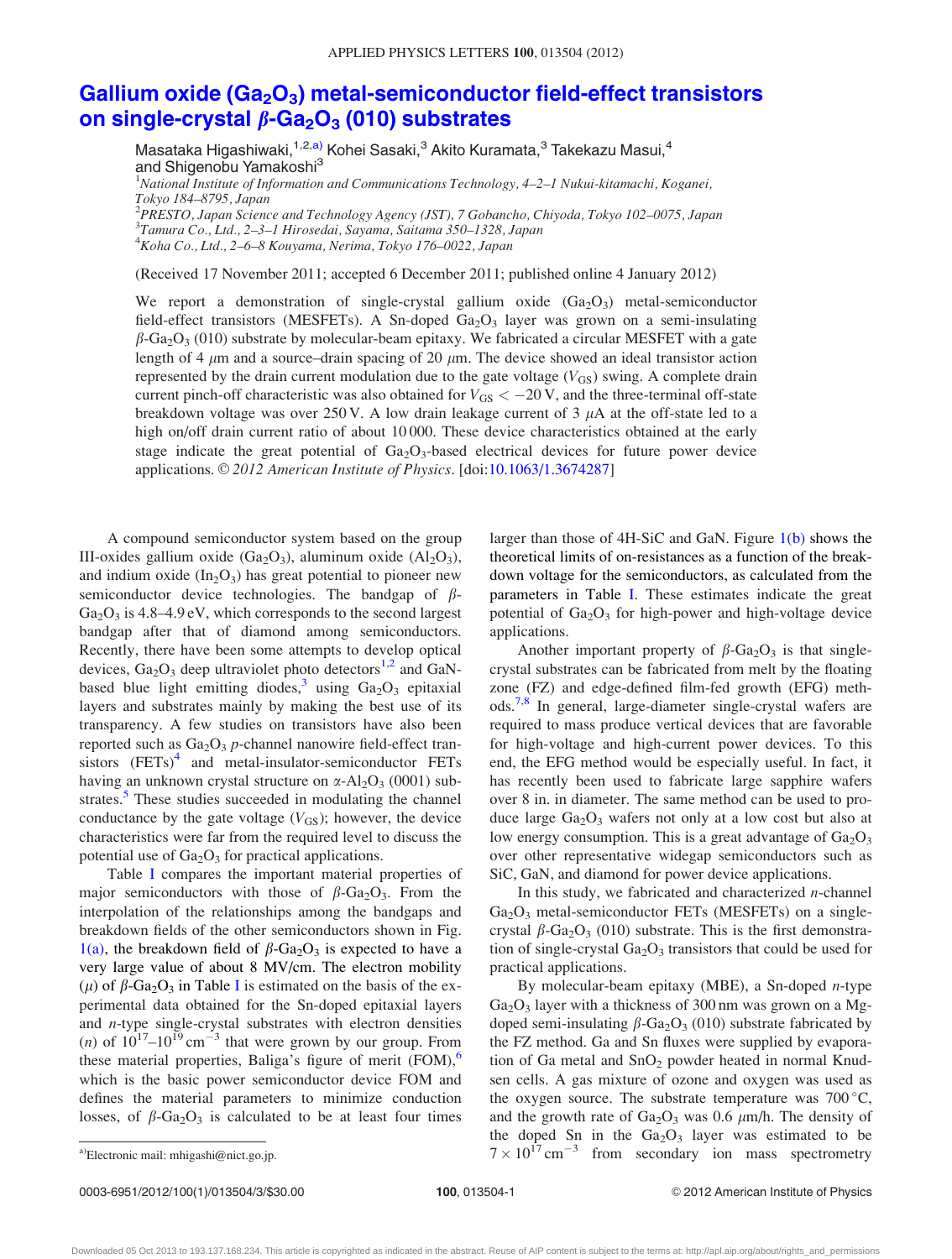<span id="page-2-0"></span>TABLE I. Material properties of major semiconductors and  $\beta$ -Ga<sub>2</sub>O<sub>3</sub>.

|                                                | Si   | GaAs | 4 H-SiC | GaN  | Diamond  | $\beta$ -Ga <sub>2</sub> O <sub>3</sub> |
|------------------------------------------------|------|------|---------|------|----------|-----------------------------------------|
| Bandgap $E_g$ (eV)                             | 1.1  | 1.4  | 3.3     | 3.4  | 5.5      | $4.8 - 4.9$                             |
| Electron mobility $\mu$ (cm <sup>2</sup> /Vs)  | 1400 | 8000 | 1000    | 1200 | 2000     | 300                                     |
| Breakdown field $Eb$ (MV/cm)                   | 0.3  | 0.4  | 2.5     | 3.3  | 10       |                                         |
| Relative dielectric constant $\epsilon$        | 11.8 | 12.9 | 9.7     | 9.0  | 5.5      | 10                                      |
| Baliga's FOM <sup>a</sup> $\epsilon \mu E_h^3$ |      | 15   | 340     | 870  | 24 6 6 4 | 3444                                    |

<sup>a</sup>For DC and low frequency.



FIG. 1. (Color online) (a) Bandgap dependences of the breakdown field and (b) theoretical limits of on-resistances as a function of breakdown voltage for major semiconductors and  $\beta$ -Ga<sub>2</sub>O<sub>3</sub>. The broken line in (a) is fitted with the eyes.

profiles. Note that we have not confirmed  $\mu$  and n of the  $n-\text{Ga}_2\text{O}_3$  layer, because the substrate used in this study was a small-size chip. Typical  $\mu$  and n of the epitaxial Ga<sub>2</sub>O<sub>3</sub> films grown under the similar conditions were around  $100 \text{ cm}^2/\text{Vs}$ and  $5 \times 10^{17}$  cm<sup>-2</sup>, respectively.

Figures  $2(a)$  and  $2(b)$  show a cross-sectional schematic illustration of the  $Ga<sub>2</sub>O<sub>3</sub>$  MESFET structure and a micrograph of the fabricated device obtained using an optical microscope. We employed a circular FET pattern, because a device isolation technique has not yet been developed. In the first process of Ohmic contact formation, a reactive ion etching (RIE) treatment was performed using a gas mixture of  $BCI<sub>3</sub>$  and Ar for 1 min, followed by evaporation of Ti(20 nm)/Au(230 nm) and lift off. The chamber pressure and plasma power during the RIE process were 5.0 Pa and 150 W, respectively, leading to a 15-nm-deep etching of the  $Ga<sub>2</sub>O<sub>3</sub>$  film. We found that the RIE treatment significantly reduces the contact resistance, as discussed below. Finally, Schottky gates were fabricated by  $Pt(15 \text{ nm})/Ti(5 \text{ nm})/$ 



FIG. 2. (Color online) (a) Cross-sectional schematic illustration and (b) optical microscope micrograph of  $Ga<sub>2</sub>O<sub>3</sub>$  MESFET.

Au(250 nm) deposition and lift off. Surface dielectric passivation was not performed for the devices. The gate length was  $4 \mu m$ , and the spacing between the source and drain electrodes was  $20 \mu m$ . The diameter of the inner circular electrodes for the drain was  $200 \mu m$ .

Figure 3 shows two-terminal current–voltage  $(I-V)$ characteristics of the samples fabricated with and without the RIE process. The characteristics were measured between two as-deposited Ti/Au contacts formed on  $n$ -type  $Ga<sub>2</sub>O<sub>3</sub>$ substrates with  $n = 5 \times 10^{17}$  cm<sup>-3</sup>. The two contacts were fabricated in a circular transmission line model pattern. One contact was a circle  $200 \mu m$  in diameter, and the other was set to surround the circle and had an area hundreds times larger than that of the inner one. The spacing between the two electrodes was  $20 \mu m$ . Note that the characteristics negligibly varied if the distance was changed from 4 to  $20 \mu m$ because of the extremely low sheet resistance due to the substrate thickness of about 300  $\mu$ m. The contacts fabricated with the RIE process showed an almost Ohmic behavior; on the other hand, the clear feature of the Schottky contact was observed for the sample fabricated without the RIE treatment. The detailed mechanism is unclear; however, we consider that the RIE treatment could generate large-density surface defects such as oxygen vacancies that act as donors. Similar phenomena have also been confirmed for  $LaAlO<sub>3</sub>/$  $SrTiO<sub>3</sub>$  metal-oxide-semiconductor FETs. $9$ 



FIG. 3. (Color online) I–V curves measured between two contacts (as-deposited Ti/Au) fabricated with and without RIE treatment on  $n$ -Ga<sub>2</sub>O<sub>3</sub> substrates.

Downloaded 05 Oct 2013 to 193.137.168.234. This article is copyrighted as indicated in the abstract. Reuse of AIP content is subject to the terms at: http://apl.aip.org/about/rights\_and\_permissions